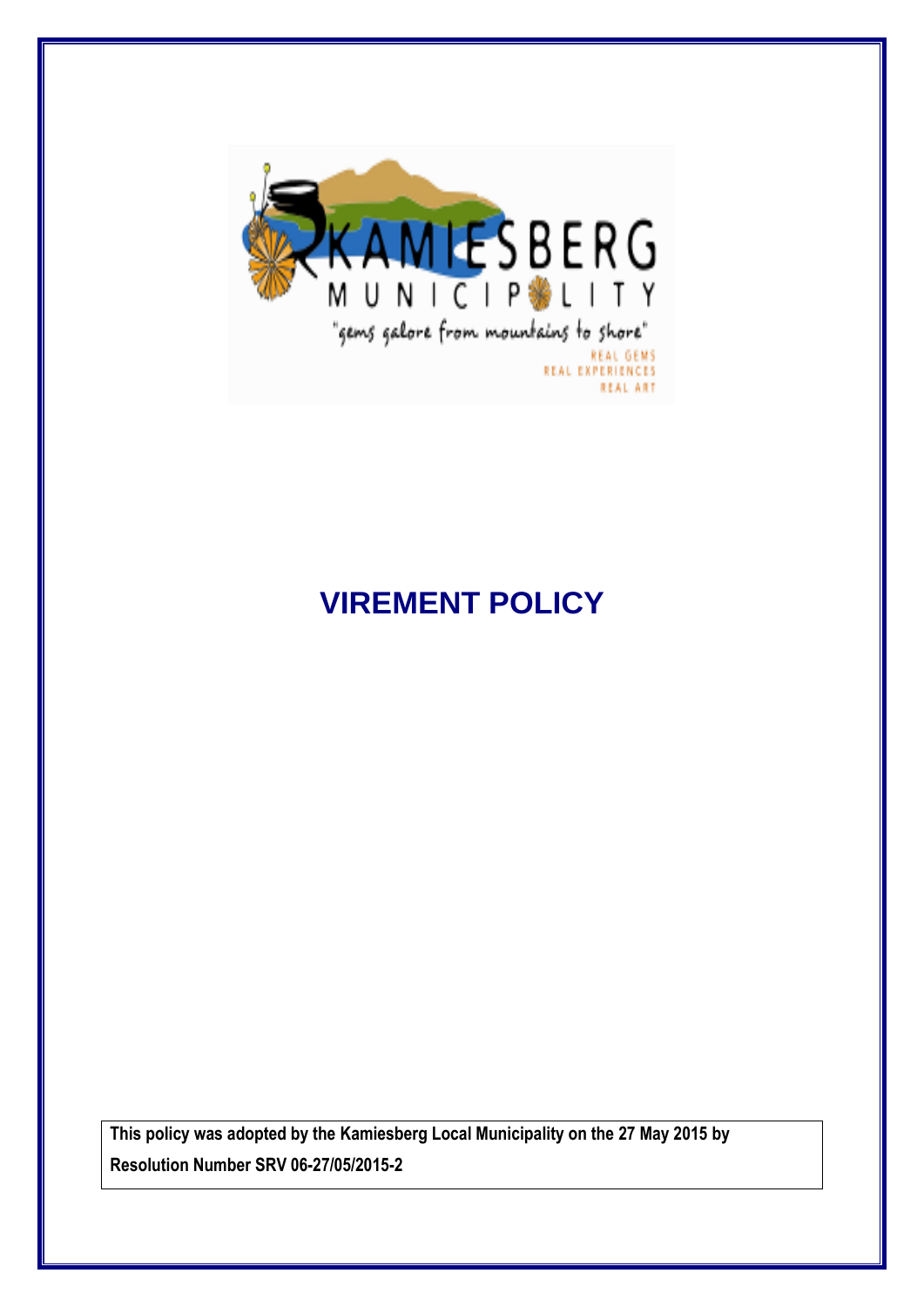# **TABLE OF CONTENTS**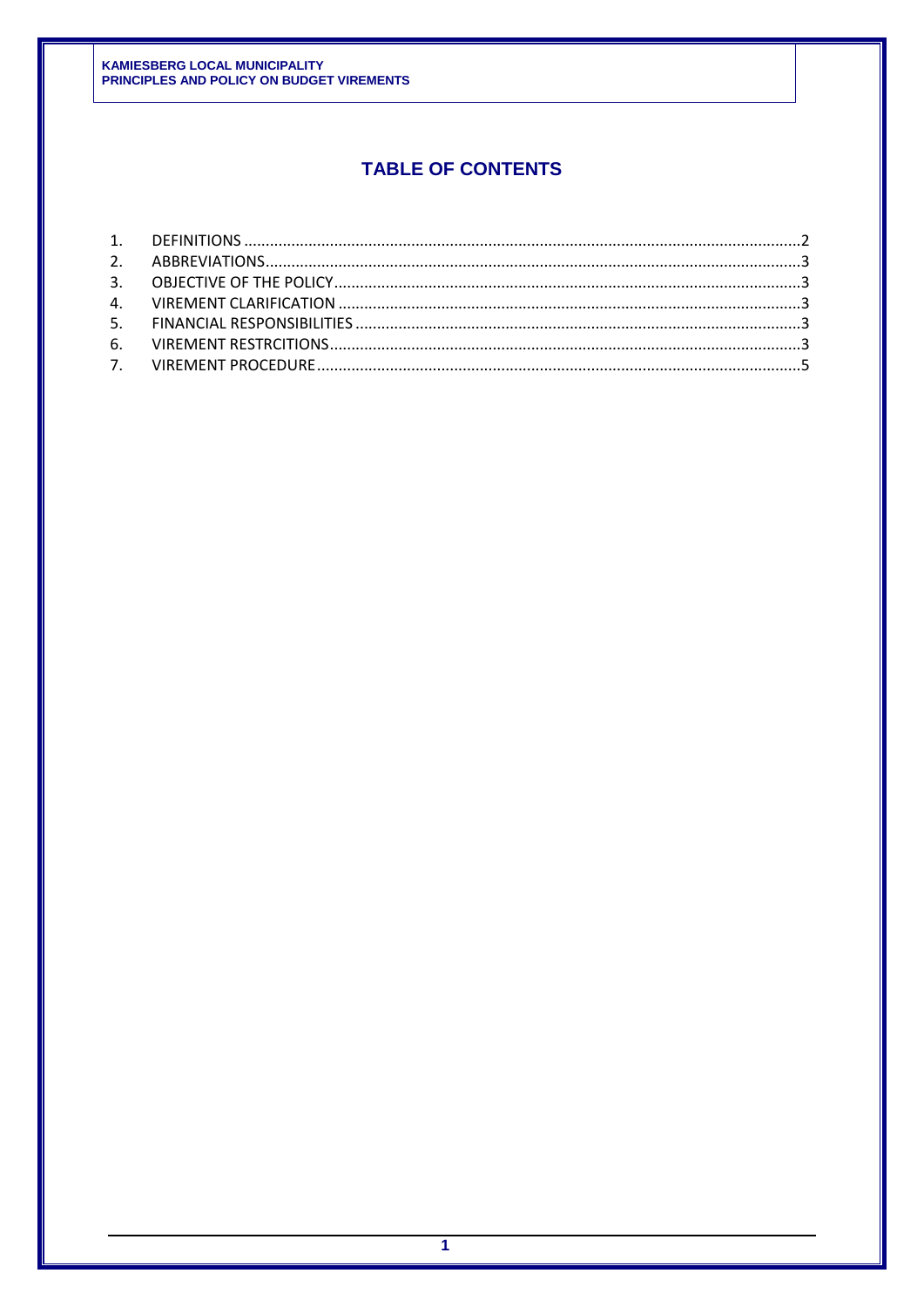# **KAMIESBERG MUNICIPALITY PRINCIPLES AND POLICY ON BUDGET VIREMENTS**

#### <span id="page-2-0"></span>**1. DEFINITIONS**

- **1. "Accounting officer''** The municipal manager of a municipality is the accounting officer of the municipality in terms of section 60 of the MFMA
- **2. ''Approved budget''** means an annual budget approved by a municipal council.
- **3. "Budget-related policy''** means a policy of a municipality affecting or affected by the annual budget of the municipality
- **4. ''Chief financial officer''** means a person designated in terms of the MFMA who performs such budgeting, and other duties as may in terms of section 79 of the MFMA be delegated by the accounting officer to the chief financial officer.
- **5. "Capital Budget"** This is the estimated amount for capital items in a given fiscal period. Capital items are fixed assets such as facilities and equipment, the cost of which is normally written off over a number of fiscal periods
- **6. ''Council''** means the council of a municipality referred to in section 18 of the Municipal Structures Act.
- **7. "Financial year"** means a 12-month year ending on 30 June.
- **8. "Line Item"** an appropriation that is itemized on a separate line in a budget adopted with the idea of greater control over expenditures.
- **9. "Operating Budget"** The Town's financial plan, which outlines proposed expenditures for the coming financial year and estimates the revenues used to finance them.
- **10. "Ring Fenced"** an exclusive combination of line items grouped for specific purposes for instance salaries and wages.
- **11. ''Service delivery and budget implementation plan''** means a detailed plan approved by the mayor of a municipality in terms of section 53(1) *(c)* (ii) for implementing the municipality's delivery of municipal services and its annual budget.
- **12. "Virement"** is the process of transferring an approved budget allocation from one operating line item or capital project to another, with the approval of the relevant Manager. To enable budget managers to amend budgets in the light of experience or to reflect anticipated changes.
- **13. ''Vote''** means one of the main segments into which a budget of a municipality is divided for the appropriation of funds for the different departments or functional areas of the municipality; and which specifies the total amount that is appropriated for the purposes of the department or functional area concerned**.**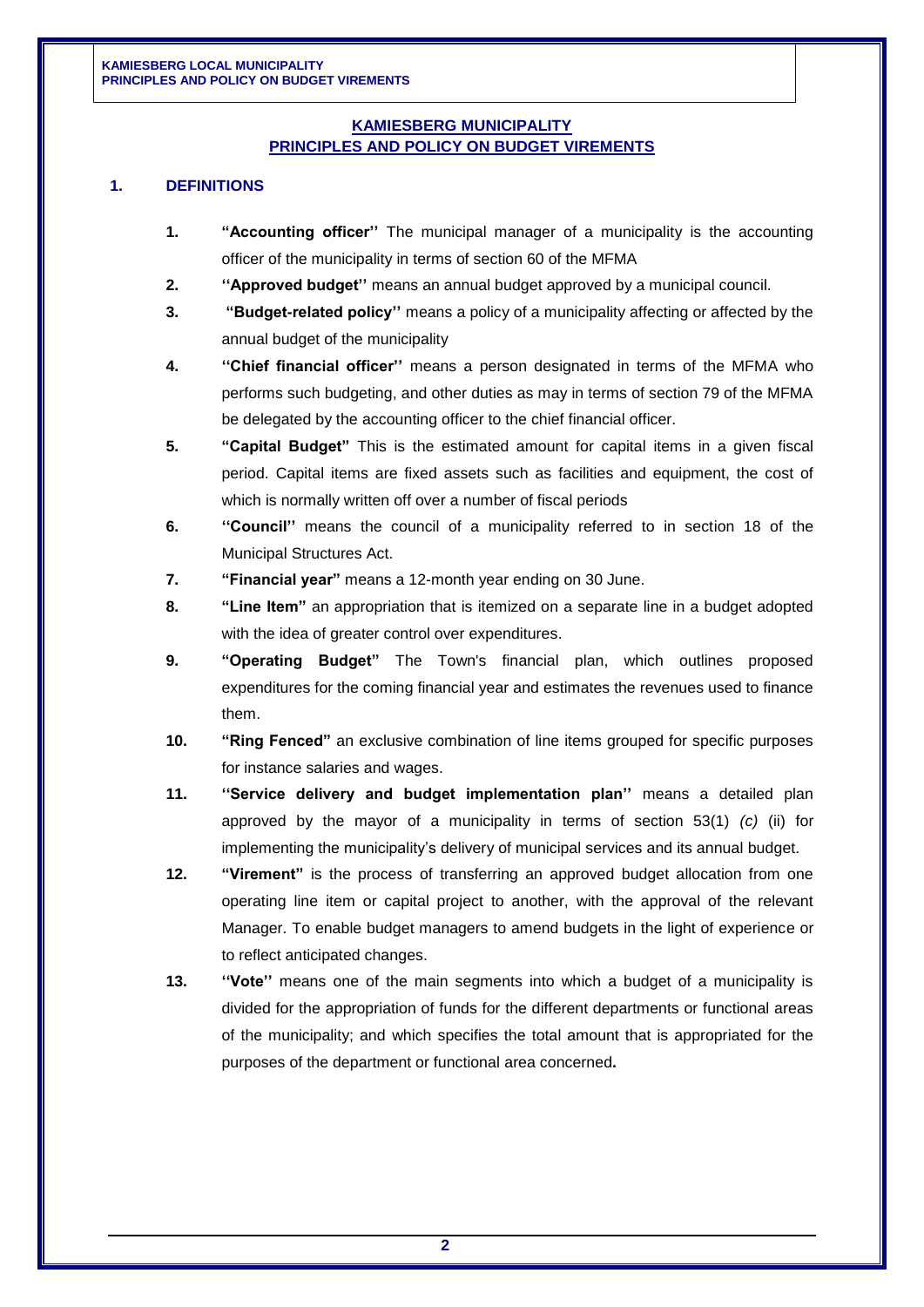#### <span id="page-3-0"></span>**2. ABBREVIATIONS**

**CFO –** Chief Financial Officer **IDP** – Integrated Development Plan **MFMA** – Municipal Finance Management Act No. 56 of 2003 **SDBIP -** Service delivery and budget implementation plan **CM –** Council Minute/'s

## <span id="page-3-1"></span>**3. OBJECTIVE OF THE POLICY**

To allow limited flexibility in the use of budgeted funds to enable management to act on occasions such as disasters, unforeseen expenditure or savings, etc. as they arise to accelerate service delivery in a financially responsible manner.

#### <span id="page-3-2"></span>**4. VIREMENT CLARIFICATION**

Virement is the process of transferring budgeted funds from one line item number to another, with the approval of the relevant Manager and CFO, to enable budget managers to amend budgets in the light of experience or to reflect anticipated changes. (Section 28 (2) (c) MFMA)

## <span id="page-3-3"></span>**5. FINANCIAL RESPONSIBILITIES**

Strict budgetary control must be maintained throughout the financial year in order that potential overspends and / or income under-recovery within individual vote departments are identified at the earliest possible opportunity. (Section 100 MFMA)

The Chief Financial Officer has a statutory duty to ensure that adequate policies and procedures are in place to ensure an effective system of financial control. The budget virement process is one of these controls. (Section 27(4) MFMA)

It is the responsibility of each manager or head of a department or activity to which funds are allotted, to plan and conduct assigned operations so as not to expend more funds than budgeted. In addition, they have the responsibility to identify and report any irregular or fruitless and wasteful expenditure in terms of the MFMA sections 78 and 102.

#### <span id="page-3-4"></span>**6. VIREMENT RESTRCITIONS**

a. No funds may be viremented between votes (GFS Classifications) without approval of both vote holders and the Chief Financial Officer.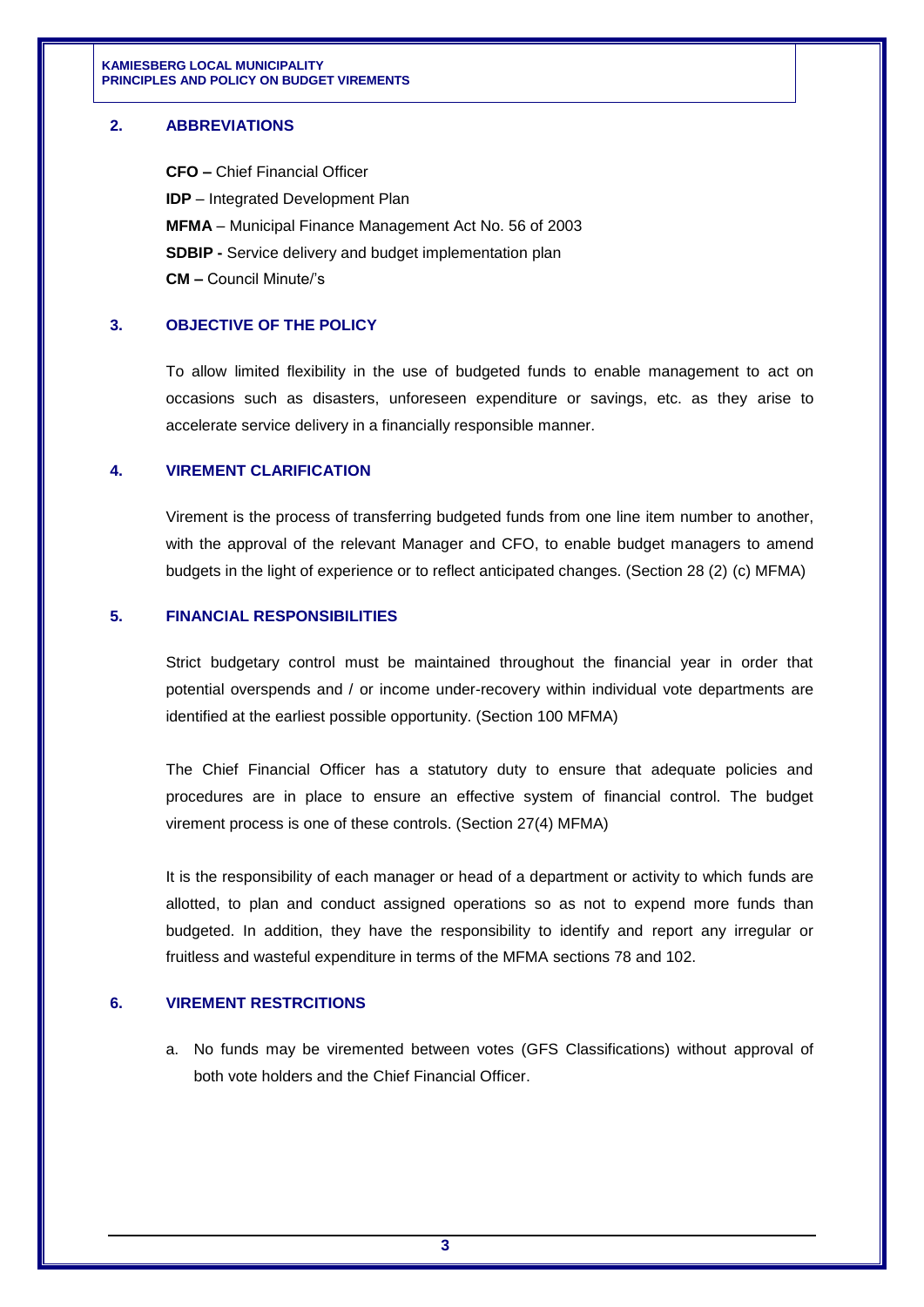- b. A virement may not create new policy, significantly vary current policy, or alter the approved outcomes / outputs as approved in the IDP for the current or subsequent years. (section 19 and 21 MFMA)
- c. Virements resulting in adjustments to the approved SDBIP need to be submitted with an adjustments budget to the Council with altered outputs and measurements for approval. (MFMA Circular 13 page 3 paragraph 3)
- e. No virement may commit the Municipality to increase recurrent expenditure, which commits the Council's resources in the following financial year, without the prior approval of the Council.

i. This refers to expenditures such as entering into agreements into lease or rental agreements such as vehicles, photo copier's or fax machines.

- f. No virement may be made where it would result in over expenditure. (section 32 MFMA)
- g. No virement shall add to the establishment of the Municipality without the approval of Municipal Manager.
- h. If the virement relates to an increase in the work force establishment, then the Council's existing recruitment policies and procedures will apply.
- i. Virements may not be made in respect of ring-fenced allocations.
- j. Budget may not be transferred from interdepartmental costs, Capital financing, Depreciation, Contributions, Grant Expenditure and Income Foregone.
- k. Budget may only be transferred from Salaries if approved by the CFO.
- l. Virements in capital budget allocations are only permitted within specified action plans and not across funding sources and must in addition have comparable asset lifespan classifications.
- m. No virements are permitted in the first three months or the final month of the financial year without the express agreement of the CFO.
- n. No virement proposal shall affect amounts to be paid to another Department without the agreement of the Manager of that Department, as recorded on the signed virement form. (Section 15 MFMA)